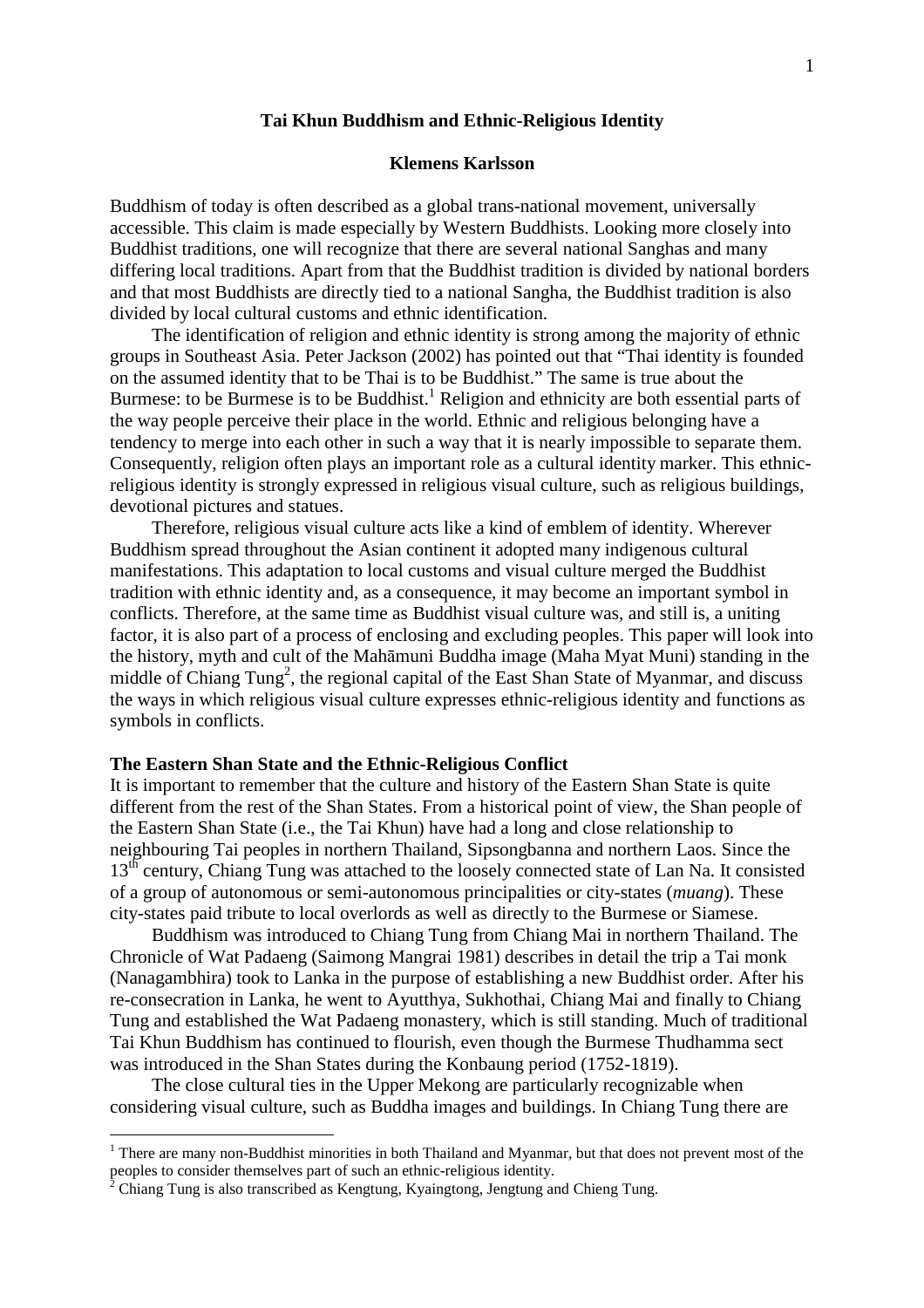many traditional Tai monasteries (*wat*) and the Buddha images are of a special Tai Khun style, very similar to that of the Tai Lue in Sipsongbanna and elsewhere. Further, the interior of a Tai Khun monastery is characterized by wall paintings in red and gold and banners (*tong*) hanging from the inner roof, just as in Tai Lue monasteries. It is obvious that this Tai Khun visual culture is expressing non-Burmese ethnicity and national identity and is therefore regarded as dangerous by the Burmese military government. There is a continuous Burmanization of minority areas as a way to manifest dominance and subordination of ethnic culture and religion. The old Chiang Tung palace was a symbol of Tai Khun independence and intimidated the Burmese rulers, who consequentially destroyed it in the middle of the 1990s. This destruction is an obvious example of Burmanization of minorities.

The military regime's active support of Buddhism is an attempt to achieve political legitimacy just like ancient Burmese rulers. Contemporary Buddhist visual culture made by the Burmese in minority areas is encumbered with symbols of Burmese ethnicity and political power. The Burmese military government has constructed religious buildings and Buddha images all over Myanmar. On a hilltop in Mongla at the border between China and Myanmar, they have constructed a large building called "the Peace Pagoda". Next to this building there is a huge standing Buddha image pointing down to the town. This statue and the *st*ū*pa* express Burmese ethnic identity and at the same time Burmese sovereignty. The same is true about the huge standing Golden Buddha image at the hilltop above Chiang Tung. This image, with its huge size and its golden appearance, radiates Burmese ethnicity and sovereignty. The Burmese military is building dozens of similar new temples and images around the country, both in central Myanmar as well as in ethnic minority regions. Contemporary Buddhist visual culture made by the Burmese in the Tai cultural area is encumbered with symbols of Burmese ethnicity and political power.

## **The Mah**ā**muni Buddha and Ethnic-Religious Identity**

In the middle of Chiang Tung, there is a Buddhist temple hall enclosed by a traffic circle. Inside is a huge, golden Buddha image. The image itself is quite spectacular and made in the 1920s as a copy of the most famous Buddha image in Myanmar. It is a crowned image, seated on a throne and clad in Burmese royal style with cords and regalia crossing its chest. The Mandalay Mahāmuni Buddha is a national treasure believed to be filled with the sacred powers of the Buddha himself. The image is a special site of pilgrimage and is believed to provide protection for the country and the rulers. The Chiang Tung Mahāmuni Buddha image is a copy of this Mandalay image and, as a consequence, represents the rulers in Myanmar.

Juliane Schober (1997) has described the ritual veneration of the Mandalay Mahāmuni Buddha image: The image is treated as if it was alive. Early every morning, a monk washes the face of the image, giving special attention to the eyes. The monk has to climb up into the lap of the image so that he can reach its huge, angular face. The laypeople standing at the base of the image hand various paraphernalia to the monk, who wipes the face with a towel and brushes the teeth with a large toothbrush. The proportions of the Mandalay Mahāmuni Buddha image are highly distorted because of the thick layers of gold-leaf that cover its base, torso, arms, and shoulders, which is not yet the case of the Chiang Tung image.

The ritual made at the Chiang Tung Mahāmuni Buddha image is a simple variant of the one that takes place every morning in Mandalay. At Chiang Tung, the ritual is only made two or three times every month, with prominent laypeople doing the washing and applying goldleaf to the image. The image is not part of any monastery. Instead, fifty lay families handle and guard the image and the temple hall. Five monks from five important monasteries were invited when I visited the ritual. They recited Buddhist texts and took part of the meal at the end of the ritual.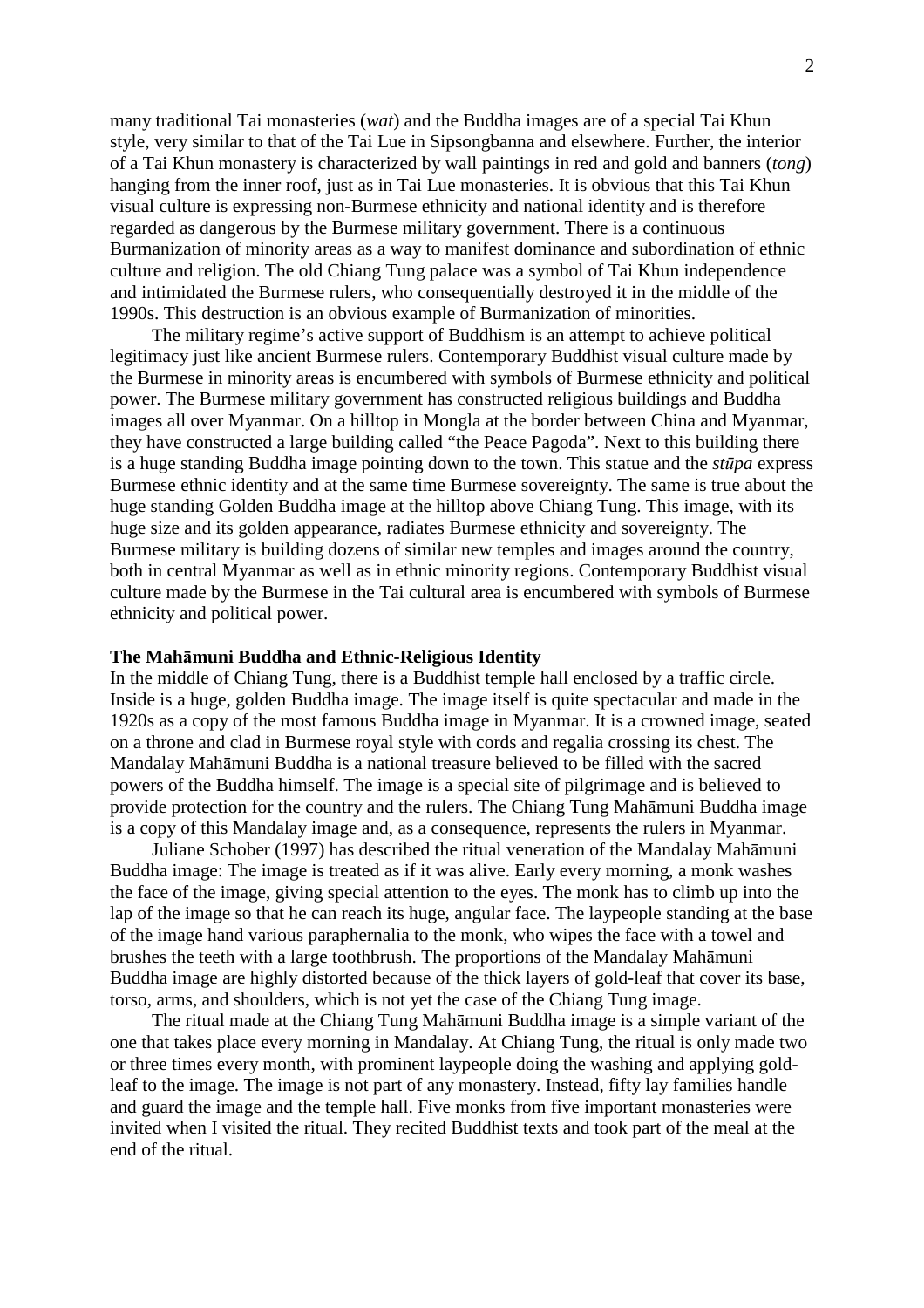It is well-known that visual culture can act as important symbols in conflicts. In Buddhist history, several highly venerated Buddha images have been used as emblems of identity and political power. There are numerous stories about important images of the Buddha and how they have been captured in conflicts and installed in new capitals to legitimize the ruler. The Prabang Buddha in Luang Prabang and the Emerald Buddha in Bangkok are some of the most famous examples of Buddha images expressing ethnicreligious identity during political conflicts. The Mahāmuni Buddha in Mandalay has also been seized in conflicts and is still legitimizing political power, and providing protection for the country and the military rulers. It was originally constructed in Arakan (Rakhine State), the western part of today's Myanmar. It is told that many Burmese kings attacked Arakan with the intention of obtaining the Mahāmuni image. In 1784, after his invasion of Arakan, King Bodawpaya finally took the image to Mandalay. The image is still in Mandalay and is regarded by the Burmese as a national treasure.

The tradition places the construction of the image as far back as the time of the Buddha himself. The Buddha breathed life into the image after it was constructed by Indra (Gutman 2001:29-39). The story is therefore expressing the view that the so-called historical Buddha visited Burma and that the image is a true and exact copy of him. Therefore, the Mahāmuni Buddha is believed to be alive and may act as an adviser to the ruler and thus legitimizes the one that is in possession of the image.

A reasonable interpretation may be that the ritual veneration of the crowned Burmese royal style Buddha in the middle of a Tai cultural area is a culturally manifested communication, establishing a link with the sacred Buddhist history and with the Buddha himself. It also establishes a link with Burmese history and with Burmese ethnicity and political hegemony. Seen from the outside, the Mahāmuni Buddha is therefore an emblem of Burmese identity connected with Burmese hegemony as far back as the time of King Bodawpaya and until today's military government. The image is establishing a structural hierarchical order between Burmese hegemony represented by the Mahāmuni Buddha and ordinary Tai Khun people represented by traditional Tai monasteries and visual culture like Buddha images.

This interpretation may, however, be questioned by the local people. Unlike the images recently constructed by the military government, the Mahāmuni image has not become an ethnic symbol in the long armed conflict between the military government and ethnic minorities. It is therefore important to question the interpretation above and take into consideration some further aspects. By the time of the construction of the image the country was under British rule and each Shan State enjoyed a kind of administrative independence as protectorates under the British. The Shan States were not affected by the anti-British nationalist movement at that time. Chiang Tung had also suffered three Siamese invasions between 1849 and 1854, repulsing them with Burmese and Shan aid. This had as a result an increased Burmese influence in the area (Steinberg, 1978:178-9).

It is also known that the motivation behind the construction of the image in 1920 was not an act of some prominent Burmese person. Instead, the making of the image was commissioned by the chief ruler (*saopha*) of Chiang Tung, Sao Kawn Kiao Intaleng, together with the abbot of Wat Zaing Ngarm. Officials were sent by the *saopha* to Mandalay to oversee the casting of the image. In 1921, a copy of the original Mahāmuni image was cast by U Tit and his workers. Thereafter, the image was brought in pieces to Chiang Tung by boat and bullock cart and installed in a temporary building. In 1926, the image was finally installed in a new building (Wat Phra Sao Luang) in the centre of the town.

There is every reason to believe that the explanation behind the integration of a Burmese Buddha image in Tai Khun culture can be found in the dynamics of religious visual culture. Visual art, objects of everyday use and material culture are important parts of a living